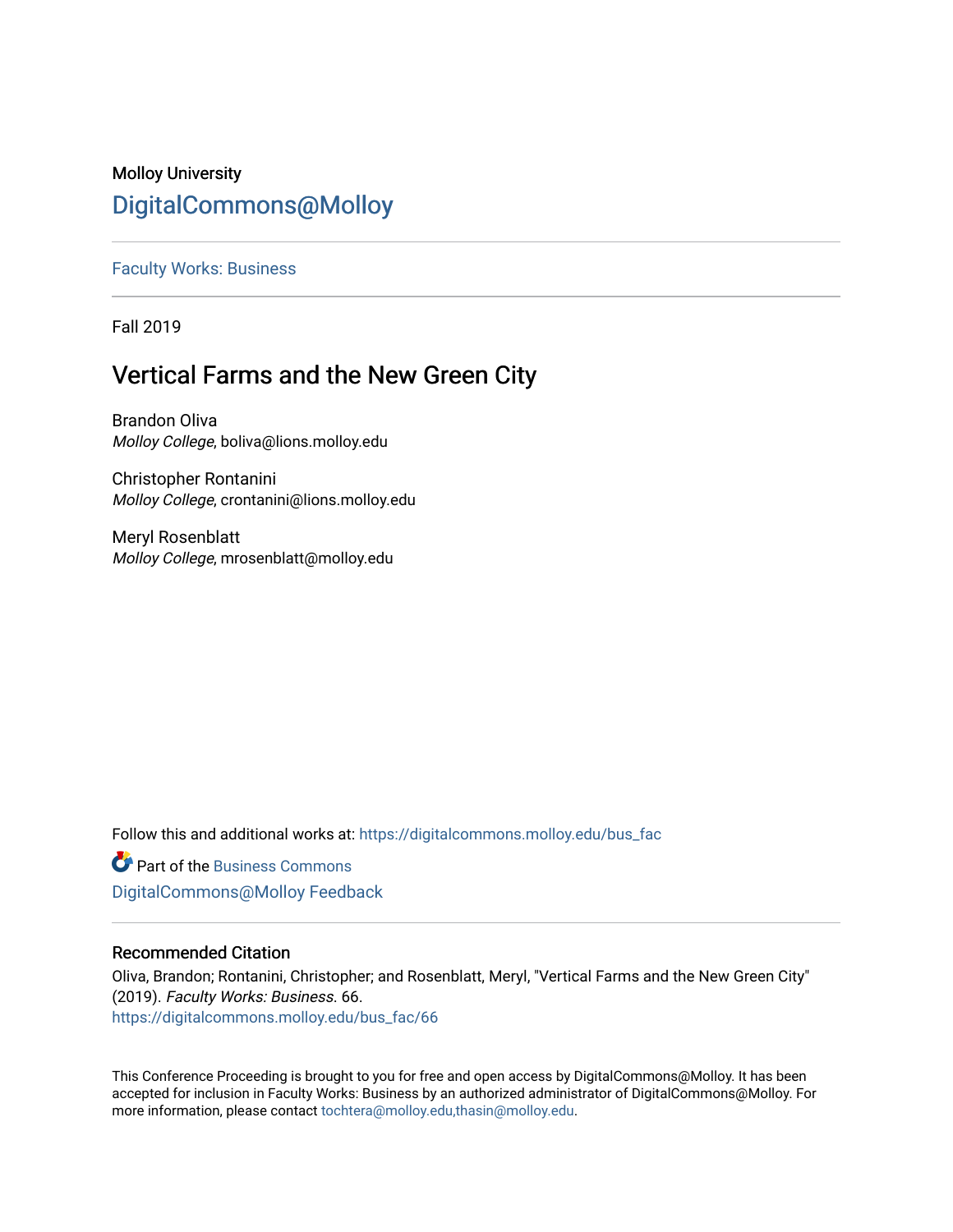# **Vertical Farms and the New Green City**

#### *Brandon Oliva*

Molloy College 1000 Hempstead Ave. Rockville Centre New York11571 USA *boliva@lions.molloy.edu*

*Christopher Rontanini* Molloy College 1000 Hempstead Ave. Rockville Centre New York 11571 USA *crontanini@lions.molloy.edu*

#### *Meryl Rosenblatt*

Molloy College 1000 Hempstead Ave. Rockville Centre New York 11571 USA *mrosenblatt@molloy.edu*

## *ABSTRACT*

Urban agriculture, urban farming, or urban gardening is the practice of cultivating, processing and distributing food in or around urban areas. In densely populated regions, urban agriculture offers a new frontier for land use planners and landscape designers to become involved in the development and transformation of cities to support community farms, rooftop gardening, and vertical farms. Vertical farming is an agricultural method of cultivating vegetables that combines the design of building and farms all together in a high-rise building inside the cities. This form of farming can produce food in vertically stacked layers, vertically inclined surfaces and/or integrated in other structures, such as a skyscraper or warehouse. Technology now exists for indoor farming techniques, where all environmental factors can be controlled, and large cities are becoming pioneers of vertical farming. While urban agriculture has historically been an important source of food in many developing countries, recent concerns about economic and food security have resulted in a growing movement to produce food in cities of developed countries, including the United States and Europe. It is beginning to play an important role in the economic development of cities by repurposing vacant industrial buildings, supplying fresh and healthy food, and providing jobs in distressed areas. This industry, however, faces both challenges and opportunities. Using both case-based and survey research, this study provides a better understanding of vertical farming, and explores the potential to raise public awareness and garner community support for the continued growth of this industry in urban areas of developed economies.

## **Keywords**

Urban agriculture, vertical farms, technology, food production, sustainability

## **1 INTRODUCTION**

Urban agriculture offers an alternative land use for integrating multiple functions in densely populated areas. While urban agriculture has historically been an important element of cities in many developing countries, recent concerns about economic and food security have resulted in a growing movement to produce food in cities of developed countries. Urban agriculture offers a new frontier for land use planners and landscape designers to become involved in the development and transformation of cities to support community farms, rooftop gardening, and vertical farms. Vertical farming is a new agricultural method of cultivating vegetables that combines the design of building and farms all together in a high-rise building inside the cities. The challenge (and opportunity) is to design urban agriculture spaces to be multifunctional, while matching the needs and preferences of local residents, and protecting the environment. Large cities are becoming pioneers of vertical farming by repurposing vacant urban warehouses, and high-rises to grow food. When vacant space is available, the cost of property is often affordable to buy or rent. Urban agriculture and vertical farming are playing an important role in spurring economic development by repurposing vacant industrial buildings, supplying fresh and healthy food and providing jobs in distressed areas. This research explores the potential for, and experiences with, urban agricultural and vertical farming in the US.

## **2 BACKGROUND & LITERATURE REVIEW**

Although the concept has been newly introduced to urban areas, the idea of vertical farming has been around for some time. Examples of vertical farming can be found dating back to the ancient era in the Hanging Hardens of Babylon in on the Philon's Several Wonders of the Ancient World which dates back to 600 BC (Al-Kodmany, 2018). In the 1890's, community gardens were emerging in vacant lots in Detroit, New York, and Philadelphia so that locals could acquire their desired crops with ease (Lovell, 2010). The term "vertical farming" was coined in 1915 by Gilbert Ellis Bailey in which he wrote a book titled "Vertical Farming". In this book he discusses how farming hydroponically in a vertical structure would create economic and environmental benefits (Al-Kodmany, 2018). The great depression of the 1930's saw an increase in urban agriculture. While the reasons for urban agriculture were more so to money and survive than to help the environment and the economy, it was a concept that helped save lives when individuals were struggling to put food on the table for their families.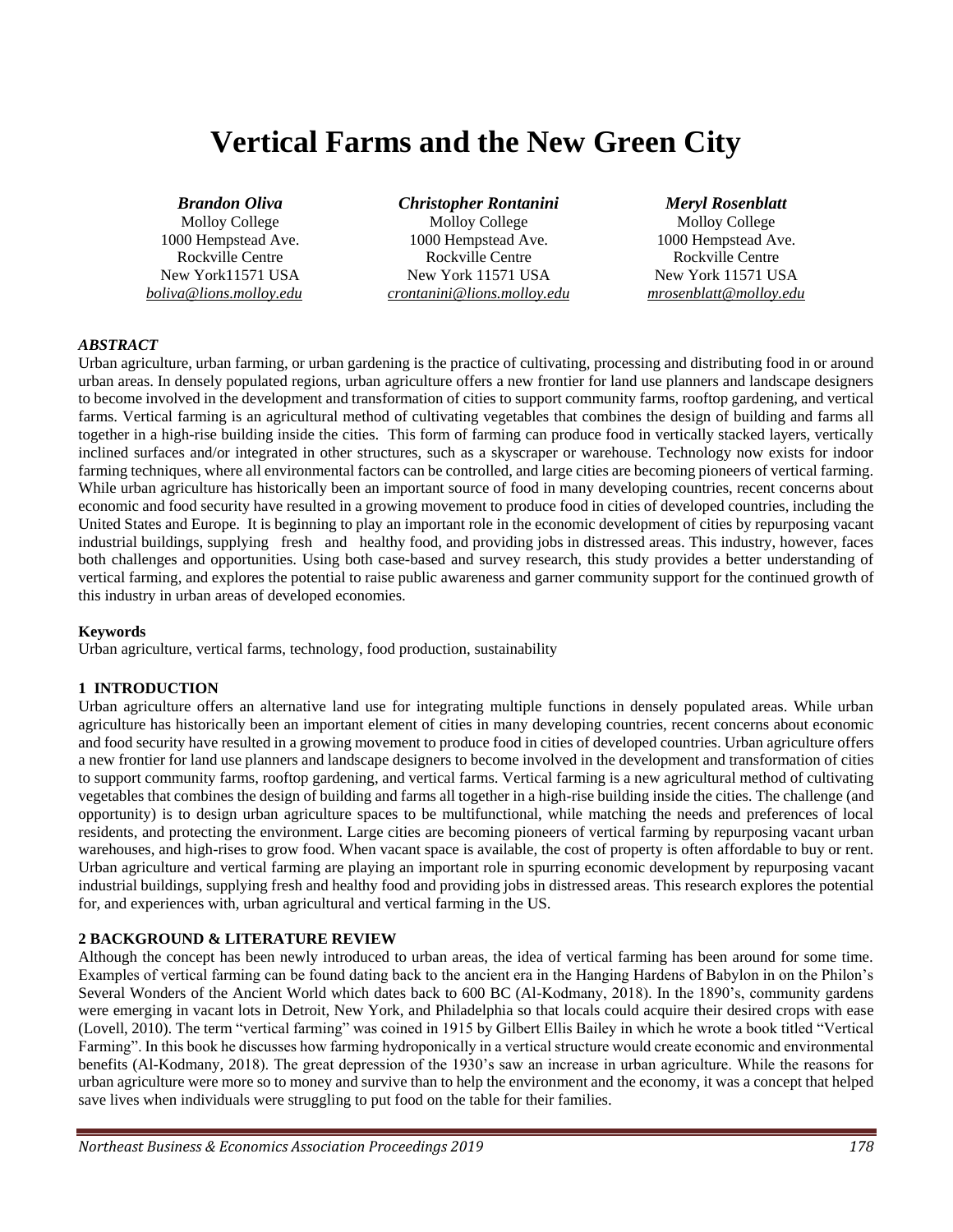During World War II, food supplies were rationed and victory gardens were created. As a result, individuals in urban areas were gardening on their rooftops and allotted public spaces to help the cause (Lovell, 2010). Then in the 1980's Urban Agriculture began to shape into what we know it as today. Åke Olsson, who was a Swedish ecological farmer, proposed the concept of vertical farming in urban areas. He is known for having invented a spiral-shaped rail system for growing plants. A decade or so later, Dickson Despommier who was an American ecologist, revived Åke Olsson's concept of vertical farming by suggesting vertical farming take place in skyscrapers that could use "advanced greenhouse technology such as hydroponics and aeroponics to produce fish, poultry, fruit, and vegetables (Al-Kodmany, 2018).

There are multiple benefits of vertical farming, which include those that are environmental, social and economic. Environmental benefits include energy conservation, water recycling, and the reduced need for fossil fuels. Social and economic benefits include increased employment and creation of new jobs in cities, access to fresh foods with reduced transportation costs, and creating a more visually appealing environment.

# **2.1 Public Support**

Increasingly, advocates are recognizing the potential of urban gardening as a significant link in urban food security worldwide. Faced with enormous urban population growth and economic and political changes that increasingly undermine local food distribution systems, many cities around the world have begun to foster a range of experiments in urban agriculture. Vertical farming has numerous advantages over traditional farming, which includes more efficiency, adaptability, and environmental benefits, which is all made possible through carefully controlled systems. If its use becomes more widespread across, the fear of a dwindling food supply and detrimental climate change will slow down.

What can be done to encourage support for vertical farming and entrepreneurial urban agriculture? Its future may depend on the level of understanding and acceptance it can garner from key institutions—local governments, local foundations, community development corporations, neighborhood organizations, and key state and federal government agencies. Community-based organizations claim to be sensitive to the wishes of its constituents. A survey of New York's 5 boroughs, discovered as many as 120 deserted buildings which could be potentially revolutionized. These buildings could be turned into vertical farms to serve the needy inhabitants of those parts of the city. There are infinite number of such sites in other cities worldwide (Despommier, 2010).

The literature underscores the importance of having community residents buy into the idea of urban agriculture in their neighborhoods. Its many benefits do not necessarily result in an automatic attachment to city farming as an activity worth doing, especially if it is felt that a neighborhood's needs for jobs or more and better housing are more important. Many potentially supportive organizations are generally unaware of the benefits of such projects or are skeptical about their durability and lasting significance. It may be critical therefore for advocates to convince others of the positive community benefits. A positive correlation was found by Yusoff, Hussain & Tukiman (2017), indicating that the practices of urban farming activity are linked with the commitment and the awareness of urban communities towards preserving and protecting the natural resources for future growth through establishing environmentally-friendly educational community programs held in the neighborhood green spaces.

## **3 RESEARCH OBJECTIVES**

The purpose of this research is to explore the experiences of founders of vertical farms to better understand the opportunities and challenges. From the consumer perspective, we will obtain levels of awareness for urban agriculture and vertical farming and dietary preferences. This study will also evaluate the key benefits of the industry on an economic, environmental and social level. In this we can measure key communication points that are effective in raising awareness and garnering support for vertical farming among communities and important stakeholder groups.

## **4 RESEARH METHODOLOGY**

The purpose of this project is to apply case-based research to understand the opportunities, barriers and sources of support for the growth of vertical farming and urban agriculture to help meet the needs of communities in cities. A systematic review of the existing literature and available statistical data was conducted. To gain perspective of companies involved in urban and vertical farming, personal interviews were conducted among founders in each country. It was determined that survey research would be used to collect data from consumers in each of the three countries to measure levels of awareness, and attitudes towards benefits of vertical farming, and dietary preferences and behavior.

# **5 DATA COLLECTION**

# **5.1 Interview**

Farm One was founded three years ago by Rob Laing and is located in downtown Manhattan. At Farm One they grow rare herbs specially ordered by chefs of top tier restaurants in New York City. This vertical farm utilizes a hydronic system to grow plants. This means that water and LED lights are used to simulate the ideal growing environment for each individual plant. New York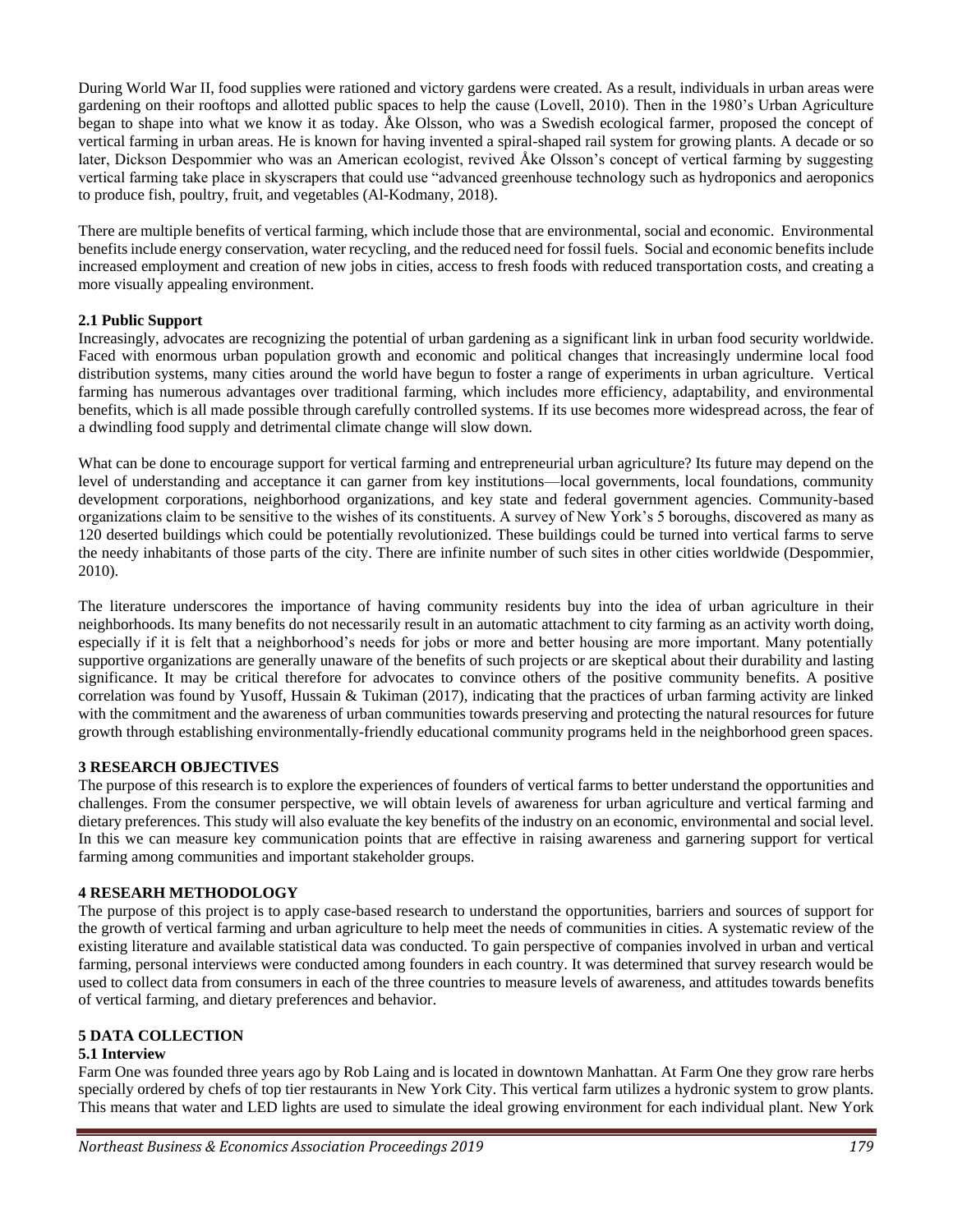City tap water is used to irrigate the plants throughout the farm and is filtered by a process known as reverse osmosis to ensure purity. As many as 80 different seed varieties can be grown at once.

Different systems are used to grow the plants based on the plants preferences. The most commonly used system is "deep water culture". Holes are poked in a floating raft where the plants roots are completely under water, and the leaves and flowers are exposed to the air and lights. Once the water is properly filtered, nutrients are introduced to the water. The farm uses a nutrient solution consisting of ground up fish and other plants. There is one main water reservoir where the solution is poured into. This cycles the water throughout the entire farm. The second system used is called "flood and drain". Plants are flooded with water then after a certain amount of time, the water is drained from the plant and goes to the one below. It will take an hour for the water to drain from each plant and this process is repeated every three hours. It is critical that the roots are constantly given oxygen while the water is being drained. The plant will survive as long as it is getting proper levels of oxygen.

Along with different growing environments, Farm One uses an alternative plant medium to soil specific plants. It is made of ground up coconut husk and peat moss. Remarkably, it feels just like regular dirt. To monitor plant growth, CEO Rob Laing built software that calculates how much nutrient solution needs to be added based on the plant's electric connectivity and temperature reading. Workers will take these readings daily and enter the data into the software to track progression. An electric connectivity reading of 2.5 or less means that more nutrient solution needs to be added. An ideal temperature reading is 70 degrees Fahrenheit (21.2 degrees Celsius). Farm One is able to simulate the ideal growing environment for a plant using LED lights. These lights are on for 17 hours each day. The seven hours that they are off replicate what it would be like at night. Plants get a circadian rhythm (natural 24-hour cycle). Plants in the farm usually close up around 10 p.m., and re-open at 9 a.m.

Waste production is reduced in several ways using Farm One's method. First, the water is cycled through the entire farm. The amount of water being used is equivalent to what an average person would use in one day. Second, vertical farming cuts out the long transportation process. They deliver all goods to chefs by bus or train for guaranteed freshness. Chefs will specify their order ahead of time. There is no need to rent out trucks or use special packaging to preserve the product. This eliminates Styrofoam packaging waste as well as offer a cheaper more efficient system.

The most exciting prospect from this visit is the need of a reliable self-sustaining energy supply. The farm manager shared that he believes vertical farming will take off when solar energy is better applied and understood. Farm One would produce even less waste using solar panels and not require as much electricity to power the farm. Processes would become better refined and plants would be grown and delivered in a more efficient manner.

## **5.2 Survey Data**

The customer survey handed out to faculty members and students of Molloy College will be analyzed in this section. One hundred people completed this survey and it yielded some interesting results.

In the United States we were able to get 100 people to take the survey. Our audience demographic was 55% male, 75% 18-24 years old, 87% followed no specific diet, and 78% lived in the suburbs. More people were aware of vertical farming (37%) than urban agriculture (34%). When asked to rank the benefits of vertical farming, our sample population agreed that *creating jobs in cities* and *reducing the use of pesticides* were the most important. This shows that our sample cares about reducing harmful chemicals in the food we eat, and helping the local economy. We noticed that many respondents in our community are concerned about using too much energy, and its effect on the environment, as well as where our food will come from in the future.

An important finding was the change in the importance ratings after participants were exposed to the benefits of vertical farming. First, we asked this question and 33.0% were neutral, 41.2% thought it was "somewhat important," and 13.4% rated it as very important. After we introduced the benefits of vertical farming as mentioned above, we asked the same question again. The change in responses was impressive. We saw a 5% increase in votes for "somewhat important" and a 22% increase for "very important." There was also a 24% decrease in "neither important nor unimportant." This data shows the importance of public perception in regards to vertical farming. Locally grown food can have enormous benefits not only to the environment but to the customer as well. Waste production and energy consumption decrease while the freshness and quality of the product increases.

# **6 KEY FINDINGS**

Key findings in this study include the pre-post reaction of survey respondents to the importance of vertical farming. We asked "how important do you feel that vertical farming would be in the area that you live, or the nearest city?" in the beginning of the survey. After reading the list benefits of vertical farming, and ranking the list on the basis of importance, we re-asked the question. In all three countries, respondents thought vertical farming was more important after being made aware of the benefits. As the chart below shows, there was a significant jump in "very important" answers. When made aware of vertical farming's advantages these respondents are much more favorable. This applies to all three countries, and across the varied demographic profiles.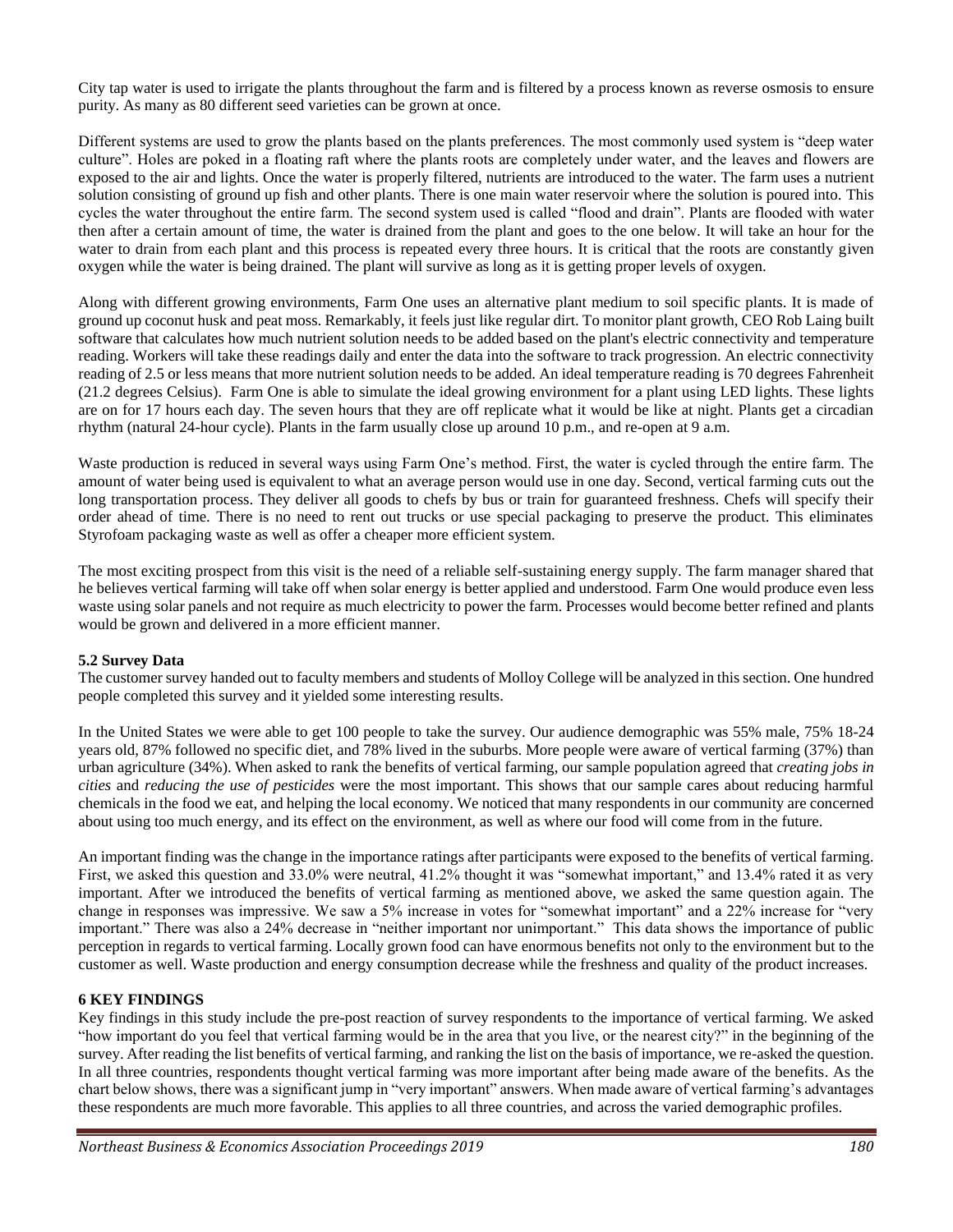# **7 CONCLUSIONS**

The major findings from this research indicate that the awareness levels for vertical farming are low, the public is not educated as to the potential benefits of urban agriculture and vertical farming. There is also a realization of the need to encourage urban support of such projects as they can benefit the environment, society, and the economy. The surveys were structured is such a way that not only would we be able to gather data, but we would also be able to educate the survey respondents simultaneously. This helped close the gap between those who were educated on the subject and those who were newcomers to the concept of urban agriculture/vertical farming.

It's important to note that while urban agriculture/vertical farmers have many opportunities (environmentally, social, and economically), they also face significant challenges. As discussed, funding and generating capital is the biggest issue at hand but other challenges involving proper management, public and government support, and technology are other issues involved. As a result, there are few vertical farms located globally. This is a problem that needs to be addressed. With climate change becoming an issue, food supply becoming a future issue, the importance of non-GMO/organic food, and the economic benefit of stimulating growth while creating jobs, creates a concern that this issue hasn't had more light shined upon it. Al Gore discusses the concept of vertical farming in his film titled "An Inconvenient Truth" and even this isn't enough to generate public support, he has gone as far as bringing celebrities alongside his global campaigns to bring more attention to the issue.

Historically, urban agriculture was a means to survive in developing countries and economies. As such, families used rooftop farming to help put food on the table for their children while using the saved money to help pay for rent. While presently there are still cases of urban agriculture as a means to survive in developing countries/economies, in many developed countries technology has evolved that make vertical farming more viable and successful, such as hydroponics and aeroponics. There are also complex irrigation systems, LED lighting, and complicated design systems to make vertical farming possible. As technology continues to develop, and expenses associated with vertical farming are lowered, these farms could see further global expansion. There is potential for a green society.

# **8 RECOMMENDATIONS FOR FUTURE RESEARCH**

Future research should address the limitations of this study, namely any distortions in the data due to the demographic skew or language barriers. Research should be ongoing and expand to cover other regions or countries to understand the different challenges and opportunities that vertical farmers, and populations, face regarding local food sources. Ideally, future research will use a random sample rather than convenience sample, with a larger sample size and distribution across demographic variables. Importantly objectives of future research should focus on the optimizing key message points that would result in the developing of types of communication that builds awareness and public support. Ultimately the goal is to encourage policymaking that helps the vertical farming industry, and community participation, continue to grow.

## **9 REFERENCES**

Al-Kodmany, K. (2018). The vertical farm: A review of developments and implications for the vertical city. *Buildings*, *8*(2), 24.

Angotti, T. (2015). Urban agriculture: long-term strategy or impossible dream? Lessons from prospect farm in Brooklyn, New York. *public health*, *129*(4), 336-341.

Banerjee, C., & Adenaeuer L. (2014) Up, Up, and Away! The Economics of Vertical Farming. *Journal of agriculture Studies, 2(1), 40.* Retrieved Jan 03, 2018 from http://doi.org/10.5296/jas.v2il.4526

Besthorn, F. H. (2013). Vertical farming: Social work and sustainable urban agriculture in an age of global food crises. *Australian Social Work*, *66*(2), 187-203.

Despommier, D. (2009). The rise of vertical farms. *Scientific American*, *301*(5), 80-87.

Despommier, D. (2010). *The vertical farm: feeding the world in the 21st century*. Macmillan.

Despommier, D. (2013). Farming up the city: the rise of urban vertical farms. *Trends in biotechnology*, *31*(7), 388-389.

Ellingsen, E., & Despommier,D. (2008). The Vertical Farm – The Origin of a 21st Century Architectural Typology. *CTBUH Journal,* (3), 26-34. Retrieved Jan. 10, 2019 from http://global.ctbuh.org/resources/papers/download/449-the-vertical-farm-theorigin-of-a-21st -century-architectural-topology.pdf

Giradet, H. (2008). Cities, People, Planet. Urban Development and Climate Change. Wiley, London, UK.